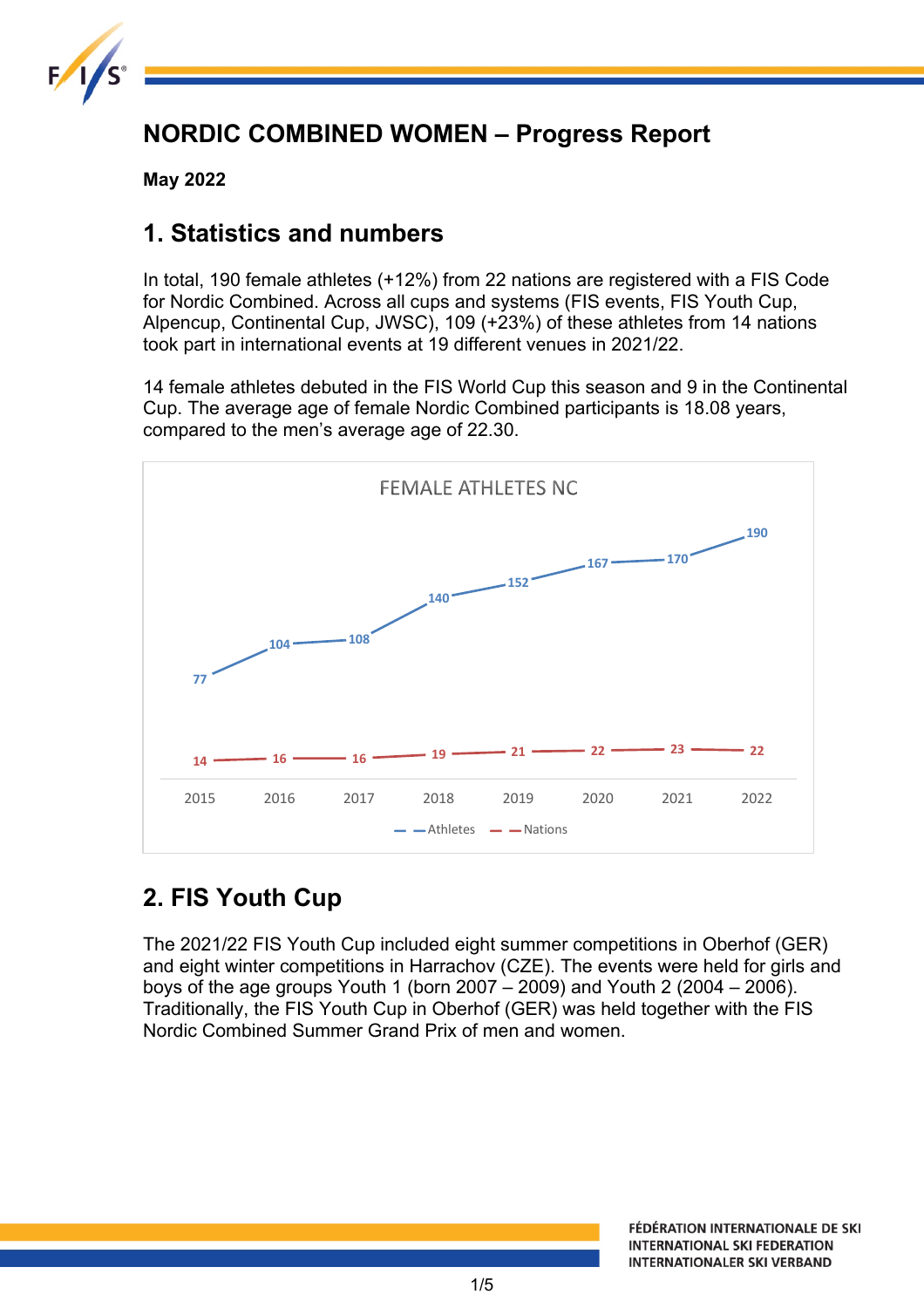

#### **Statistics**





# **3. Women's Continental Cup**

The fifth winter of the Women's Nordic Combined Continental Cup featured a calendar with 6 events at two venues. The first competition weekend in Lillehammer (NOR) started with a highlight right away, in form of two Individual events as well as the world premiere of the women's Team Sprint.

The final took place in Eisenerz (AUT) with a Mixed Team event as well as two Individual competitions.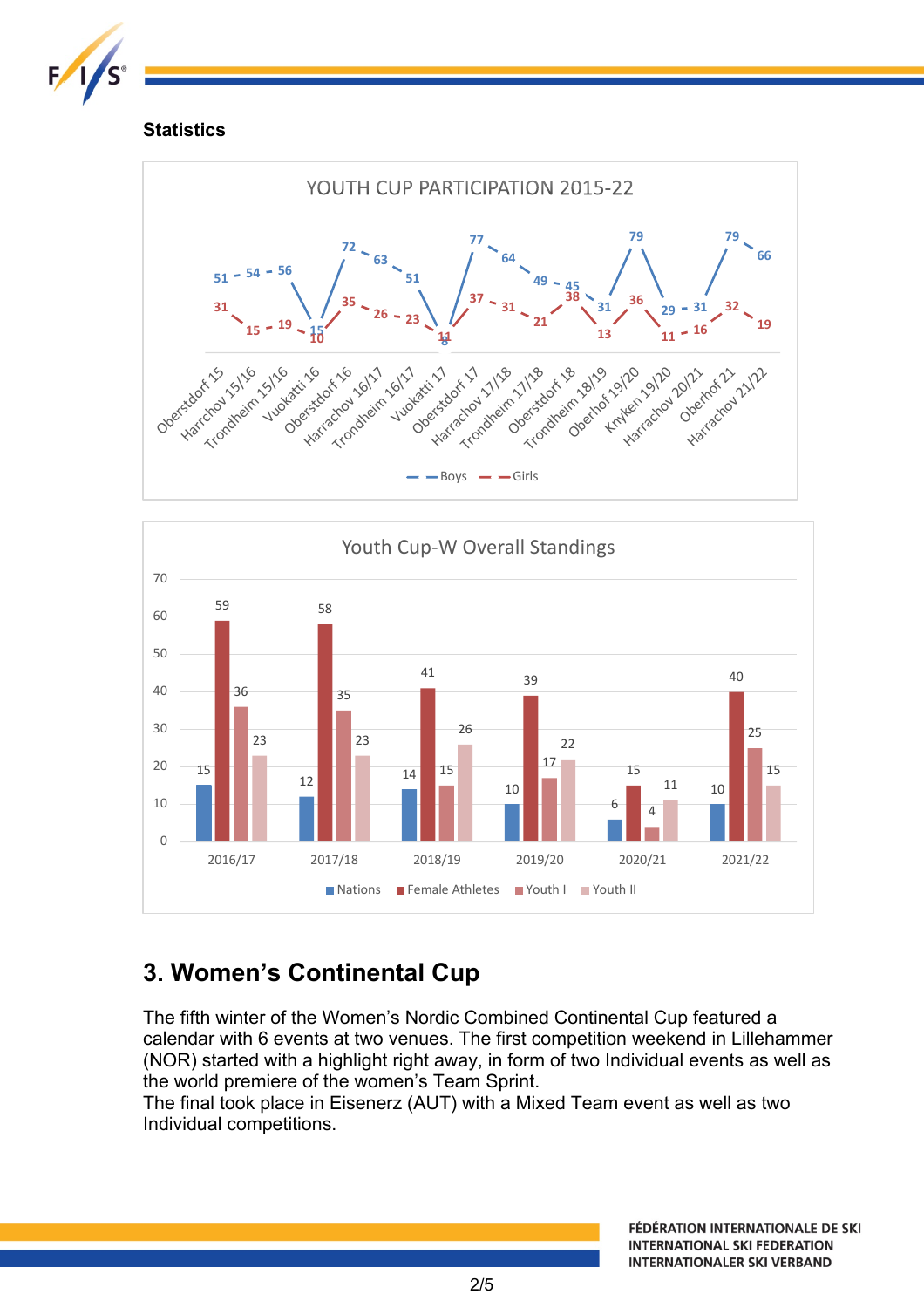

The overall number of participating women in the Continental Cup was with 41 athletes the same as in the previous season. Same applies for the number of participating nations which stayed at 11 (AUT, CZE, FIN, FRA, GER, ITA, JPN, NOR, RUS, SLO, USA).

#### **Statistics**



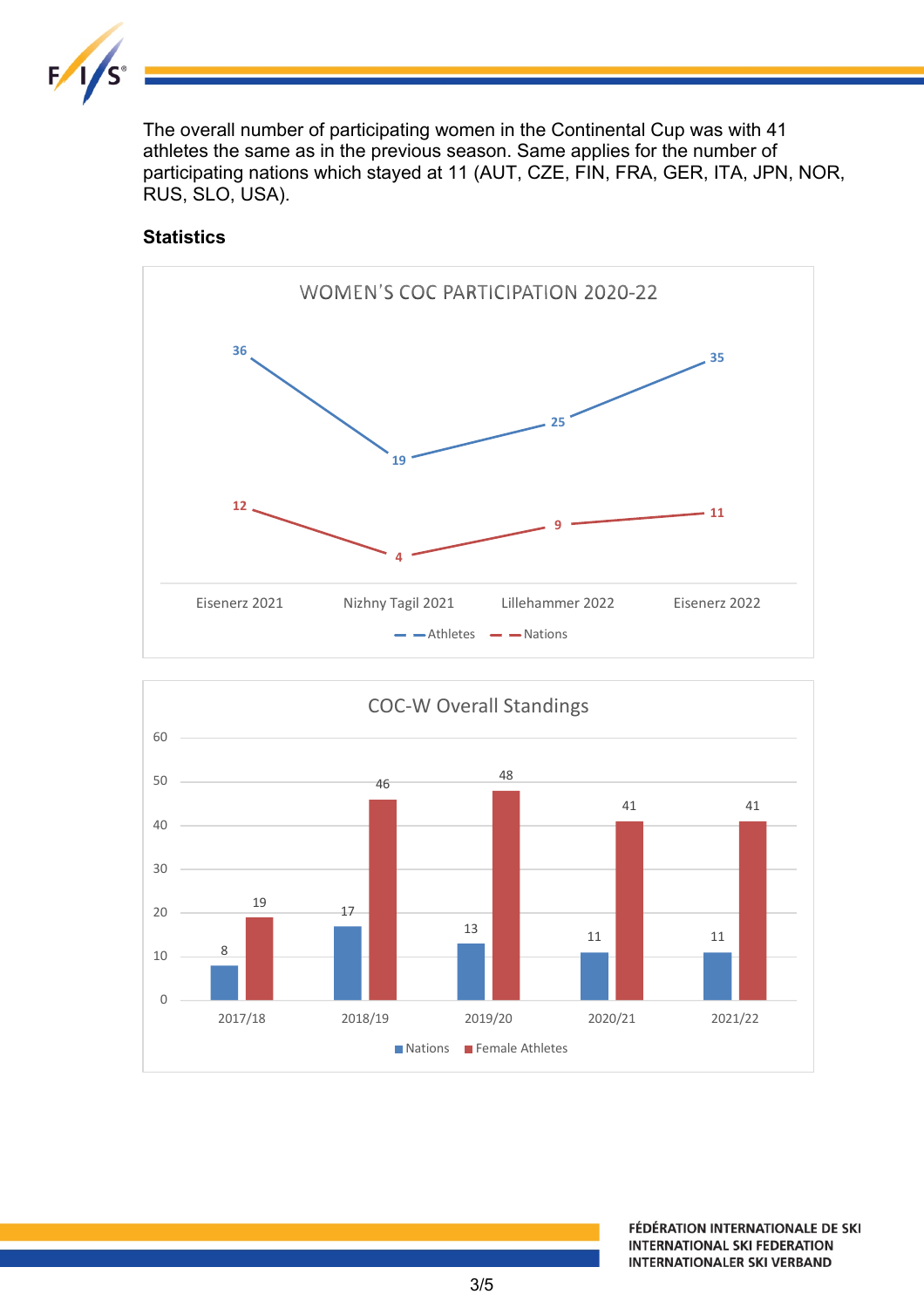

## **4. FIS Junior World Ski Championships**

The Nordic Combined women had their fourth FIS Nordic Junior World Ski Championships in Zakopane (POL). 25 athletes went into one Individual event and a Mixed Team competition. Annika Sieff (ITA) won the gold medal, ahead of Haruka Kasai (JPN) and Nathalie Armbruster (GER).

The Mixed Team Event saw its third edition at JWSC level with 9 teams on start. The gold medal went to Germany, ahead of Italy and Austria.



# **4. Viessmann FIS Nordic Combined World Cup**

The Women's second World Cup season featured nine competitions in five venues in five different countries.

39 athletes from eleven nations were on start and collected World Cup points this winter.

Big highlights were the world premiere of the women's Mass Start in Otepää (EST) as well as the first ever World Cup Mixed Team event in Val di Fiemme (ITA).

10 different athletes from five nations entered the podium, with 2 different winners in form of Gyda Westvold Hansen (NOR) and Anju Nakamura (JPN).

The Norwegian, who won 7 out of the 8 Individual events, also won the overall World Cup ranking and received her crystal globe after the big season final in Schonach (GER). Ida Marie Hagen (NOR) and Ema Volavsek (SLO) ranked second and third.

## **5. FIS Nordic World Ski Championships**

Women's Nordic Combined was included in the FIS Nordic World Ski Championships for the first time with one Individual event in Oberstdorf (GER) 2021.